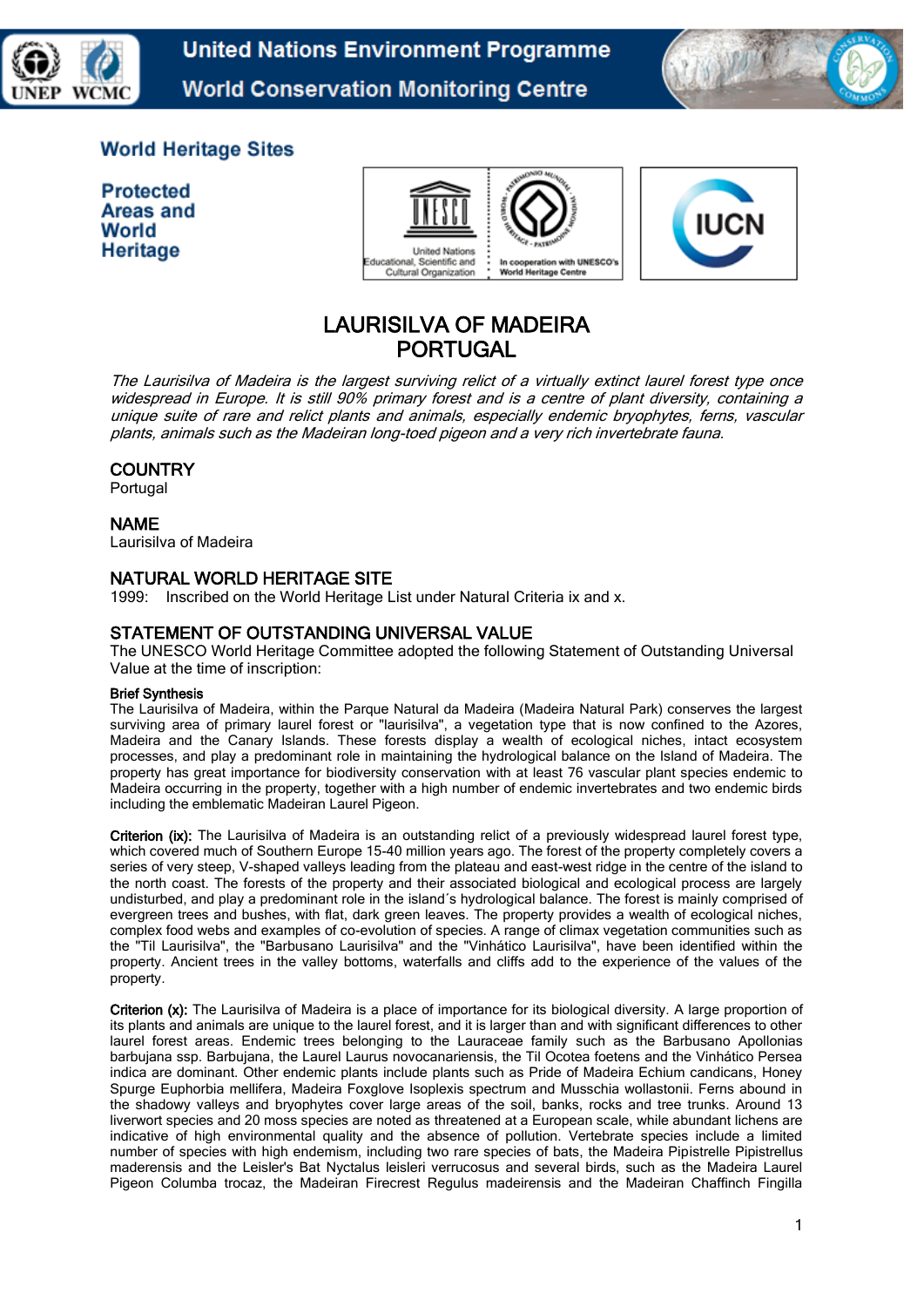coelebs madeirensis. In the Laurisilva there are more than 500 endemic species of invertebrates, including insects, arachnids and mollusks.

#### Integrity

The property includes the areas of primary laurisilva remaining on Madeira. Its boundaries were defined after an exhaustive field study to identify the most significant areas of remaining vegetation. Most of the property is believed to have never been felled and includes some massive old trees, possibly over 800 years old, which have been growing since before the island was settled. Goats and sheep, which caused some damage in the past, have now been eradicated from the area.

The property also contains an important testimony of human use. The settlers of Madeira constructed water channels, known as levadas, which run through the forest following the contours of the landscape, and clinging to the cliffs and steep-sided valleys. Typically 80-150 cm wide and constructed of stone or more recently concrete, they carry water from the forest to hydropower stations and to the towns of the south, where they provide essential drinking water and irrigation supplies. Along the levadas there are paths typically 1-2m wide, which allow access to the otherwise almost impenetrable forest. The impact of these features on the property is limited, and also has some benefit for conservation, since they allow access to the forest on relatively flat paths and cover only an infinitesimal area of land. None has been built for 70 years, but the present ones are carefully maintained. Apart from the levadas, and the occasional tiny hut used by those that maintain them, human development within the property is very limited and there is no habitation, no buildings, except the occasional tiny hut for those who maintain the levadas, and no cultivated land. There are limited impacts from two roads, with plans to replace one by a tunnel.

The integrity of the property is further enhanced by buffer zones that are not part of the inscribed property but protect it from threats originating from outside its boundaries. Possibly threats arising from these areas include invasive species and species introductions from both agriculture and forestry.

#### Protection and Management Requirements

The property comprises approximately 15,000ha of land within the 27,000ha of Parque Natural da Madeira (Madeira Natural Park). It has strong and effective legal protection under regional, national and European Law. These multiple layers of protection include status as a special area of conservation under the Habitats Directive of the European Union, which obliges the State Party to protect the area so that both "Madeiran laurel forest" and 39 species of rare and threatened plants and animals remain at, or are restored to, "favourable conservation status". The property is also a Biogenetic Reserve of the Council of Europe, and a Special Protection Area under the European Union Birds Directive. The property is gazetted under Madeiran law, with around half of the area as a Strict Reserve ("Reserva Integral") and the remainder as a Partial Reserve ("Reserva Parcial").

Effective conservation management is also in place. Conservation functions are devolved to regional government in the form of the Governo da Região Autónoma da Madeira (Autonomous Regional Government of Madeira). A management plan (Plano de Ordenamento e Gestão da Floresta Laurisilva) is in place and has been approved by the Regional Government. This is a powerful legal instrument which defines strategies and objectives for the protection and enhancement of the property, drawing the main guidelines for its management, conservation and protection.

Adequate staff and resources are in place and need to be maintained in the long term. There are a number of issues requiring effective long-term management. These include monitoring the potential threat to the property from invasive species including species from former agricultural land at the lower edge of the property. A small number of permits is issued to local people for limited collection common tree heather in the higher zones. Although declining, this use needs to be monitored and kept within levels that do no harm to the forest. Management of the areas adjacent to the property needs to fully consider its Outstanding Universal Value, particularly in relation to the potential for introduction of alien invasive species. Facilities for visitors to the laurel forest are few and visitor management will need to be prioritized as tourism trends change. With sheer cliffs beside narrow levadas, great care is needed to both to protect the forest and to provide for safe visitor access, especially in relation to possible increases in visitor pressure. Strong policies are needed to ensure there is no temptation to build inappropriate facilities for visitors. Effective visitor interpretation and education programmes would also be highly beneficial to the communication of the Outstanding Universal Value of the property.

#### IUCN MANAGEMENT CATEGORY

Laurisilva of Madeira (half): Ia Strict Nature Reserve<br>Laurisilva of Madeira (half): Il Partial Nature Reserve Laurisilva of Madeira (half):<br>Madeira Nature Park:

V Protected Landscape/Seascape

#### BIOGEOGRAPHICAL PROVINCE

Macaronesian Islands (2.40.13)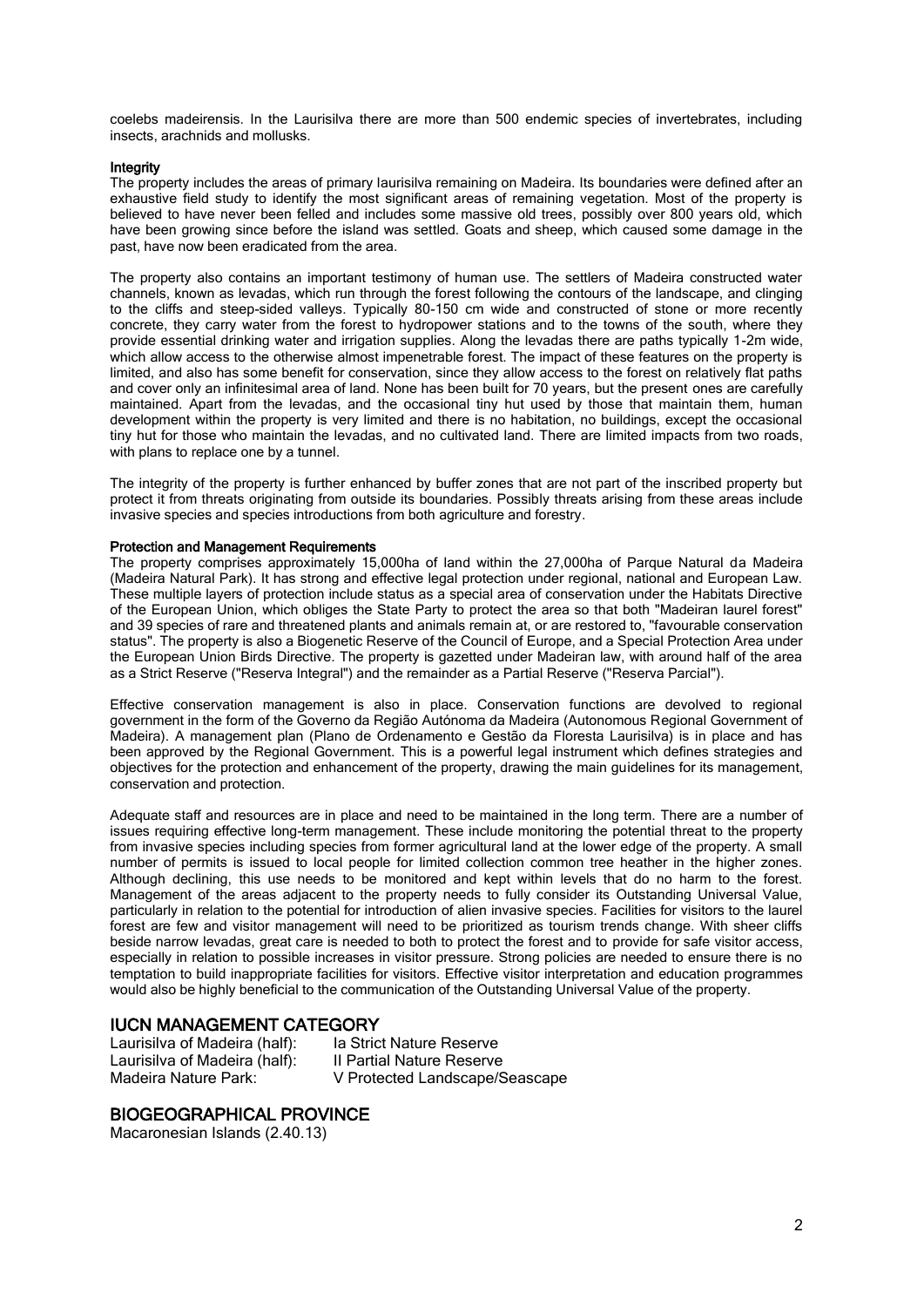# GEOGRAPHICAL LOCATION

Located along 35 km of the northern slopes of the island of Madeira in the Atlantic Ocean, 970 km southwest of Portugal and 540 km west of Morocco, centred on 32°46'N and 17°03'W.

## DATES AND HISTORY OF ESTABLISHMENT

- 1982: Created as part of Madeira Nature Park by Decrees Nos 12/82/M and later, 13/93/M; these provided for the administration and management of the Park;
- 1989: The Regional Direction of Forests charged with the protection and surveillance of the Park by Decree No.21/89/M;
- 1992: Declared a Council of Europe Biogenetic Reserve, a Special Conservation Zone within the EU Bird Habitats Directive and a Site of Community Interest within the EU Habitats Directive.

#### LAND TENURE

The land is 10% owned by the regional Government and 90% local authority land administered by the regional Government through the Regional Directorate of Forests under the Regional Secretariat for Agriculture, Forests and Fish.

### AREA

15,000 ha, entirely within the 27,000 ha Madeira Nature Park. Its buffer zone of 12,000 ha is also within the Nature Park.

#### **ALTITUDE**

Sea level to 1,400m.

#### PHYSICAL FEATURES

The Madeira archipelago is composed of four main islands of which Madeira, at 77,900 ha and some 55 km long, is by far the largest, with a high 30 km long east-west backbone ridge of mountains capped by high plateaus. The highest point is 1,862m. The islands are of volcanic origin about 6 million years old, evident in the many crags, dykes and basalt columns. The rugged northern slopes are deeply dissected by a series of very steep valleys leading from the plateau and central ridge of the island to the nearly vertical cliffs of the north coast. They are completely covered up to 1,300m with laurel forest *(laurisilva)*, a type of mountain cloud forest, which occupies some 20% of the island, crossed by many streams in deep v-shaped valleys and spattered with waterfalls. The volcanic ash soils are fertile and the more gradual lower southern slopes have long been cleared and cultivated, irrigated by water channels from the mountains, the lines of which score the precipitous slopes.

### CLIMATE

The climate is oceanic but notable for sharp altitudinal and north-south climatic gradients. On the north side of the island the climate is moderated by the surrounding ocean and the prevailing northeasterly winds. It is mild, with a relative humidity of 85% and often cloudy, preserving the conditions in which the *Laurisilva* once dominated Tertiary southern Europe. This forest needs over 1,700mm of rain a year and the average annual precipitation for the island is between 250 and 750mm. However, 3,000mm has been recorded on the north coast and measured rainfall on the foggy north slopes is probably doubled by condensation. Frost and snow occur above the treeline. The south has a humid subtropical regime. The average annual temperature for the island ranges between  $15^{\circ}$ C and  $20^{\circ}$ C.

#### **VEGETATION**

Most of Madeira was forested when it was discovered, but the warm southern slopes were earlycleared for sugar cane and for fuelling the refineries. Forests are now found between 300 and 1,300m on the cool wet north slopes and from 700-1600m on south-facing slopes. The north slope forest is a relict: a 90% intact laurel forest, of moist montane evergreen hardwoods with a dense understorey of shrubs and ferns. This humid subtropical late Tertiary vegetation type dating from 40- 15 million years ago once covered much of southern Europe but is now virtually extinct. Its disappearance was due first to glacial advance and later to the dessication of the Mediterranian basin where it grew until 10,000 years ago. It survives in the Macaronesian archipelagos which retain the constant mild temperatures and high humidity that it requires. *Laurisilva* once covered much of Madeira, the Azores and the western Canary Islands but the forests were reduced by logging, clearance for crops, overgrazing, and invasion by alien species. The forest on Madeira is the largest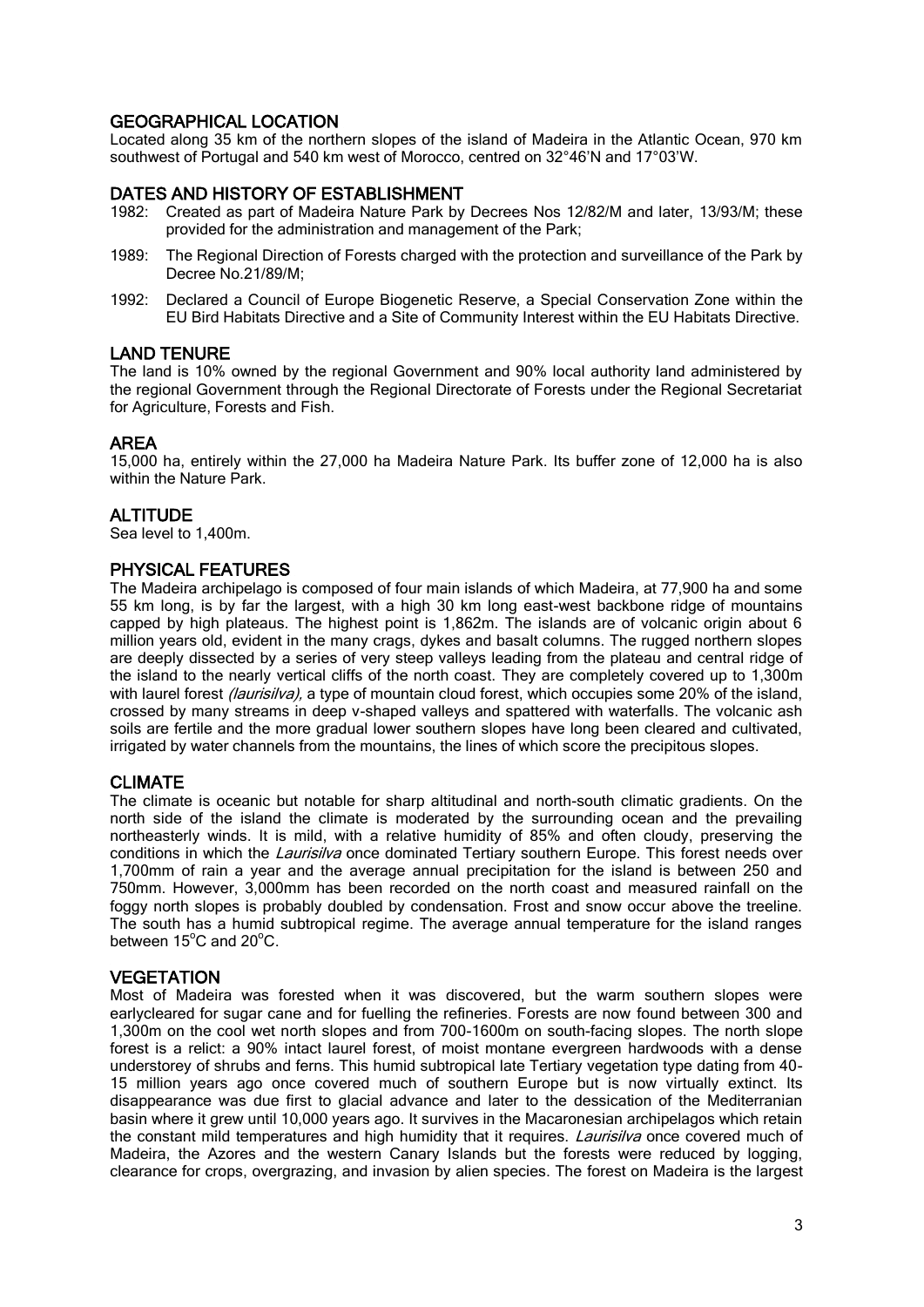to survive, although there are still 6,000 ha on Tenerife and 2,000 ha at Garjonay on La Gomera. Elsewhere only small often degraded patches persist in Macaronesia, southern Spain, Portugal and northern Morocco. There are very ancient trees 40m tall, and perhaps 800 years old with huge ferns in the valley bottoms. The precipitous slopes and the luxuriant vegetational structure are more like an East African montane forest than Europe. The *laurisilva* is all primary forest except for two portions in the east (10% of the whole) which were cut 40-50 years ago but are now recovering (IUCN, 1999).

150 plant species are found in the forest, 66 being endemic to Madeira, representing some 15% and 9% of the endemic species of Madeira and Macaronesia respectively. Madeiran *Laurisilva* (the Clethra-Laurion association of Sjögren, 1975) is composed of four main trees: Canary laurel Apollonias barbujana, Azores laurel Laurus azorica, foetid laurel Ocotea foetens and Madeira mahogany Persica indica, a valuable hardwood. The first two, with Picconia excelsa and strawberry tree *Visnea mocanera* are found in the dry *laurissilva* on south-facing slopes; Laurus azorica, Ocotea foetens and Persica indica grow on moist north-facing slopes and gorges. The beautiful small endemic lily-of-the-valley tree *Clethra arborea* is common throughout. Other important trees include beefwood Heberdenia excelsa, Picconia excelsa bay laurel Laurus nobilis, Madeira cheesewood Pittosporum coriaceum, buckthorn Rhamnus glandulosa and the large shrubs Madeira holly llex perado and Canary Island holly *I. canariensis.* 

The trees are covered with the bryophytes, dripping mosses and lichens characteristic of unpolluted humid ecosystems and support a huge and diverse understorey of shrubs, ferns, mosses (20 rare spp.) and liverworts (13 rare spp.). The understorey also includes shrubby sow thistle *Sonchus* fruticosos, the rare Madeira storksbill Geranium maderense, the endemic Madeira orchids Dactylorhiza foliosa and Madeira goodyera Goodyera macrophylla and the Madeira squill Scilla maderensis. In the ravines of the coast, there is an arboreal community dominated by the endemic wild olive Olea maderensis and a shrub Chamaemeles coriacea of an endemic genus. Above the laurel forest is an endemic highland community dominated by tree heath *Erica arborea* and besom heath *Erica platycodon* ssp.*maderincola*, shrubby Madeira juniper Juniperus cedrus and heathers Erica spp.

### FAUNA

The fauna is relatively poor, but most species are of conservation concern, being endemic to the island. Mammals and reptiles in the forest are represented by only two mammals, the lesser noctule bat Nyctalus leisleri verrucosus and the Madeira pipistrelle Pipistrellus maderensis (EN) and one reptile, the Madeira wall lizard Lacerta duguesii. The wolf spider Lycosa blackwalli is endemic to the forest and there are 500 species of invertebrates and many species of butterflies and molluscs.

The Madeira Archipelago has 43 breeding species of birds and the forest contains four of Madeira's eleven Important Bird Areas. The outstanding endemic forest birds are the Madeira laurel-pigeon Columba trocaz and Madeira firecrest Regullus madeirensis. The forested cliffs may see two other endemics, Zino's petrel Pterodroma madeira (EN) and Madeira storm petrel Oceanodroma castro. There are also some interesting sub-species such as the Madeira chaffinch Fringilla coelebs madeirensis, a race of Berthelot's pipit Anthus bertheloti madeirensis, Madeira rock sparrow Petronia petronia madeirensis and the dark barn owl Tyto alba schmitzi. There are also Eurasian sparrowhawk Accipiter nisus granti, and plain swift Apus unicolor and common canary Serinus canaria canaria. Madeira has Fea's petrel *Pterodroma feae*, and 13 marine sub-species, including little shearwater Puffinus assimilis baroli, white-faced storm petrel Pelagodroma marina hypoleuca, kestrel Falco tinnunculus canariensis, and yellow-legged gulls Larus cachinans atlantis. There are also regular visitants like little and cattle egrets *Egretta garzetta* and *Bubulcus ibis*, whimbrel Numenius phaeopus, dunlin Calidris alpina, turnstone Arenaria interpres and occasional vagrants like laughing gull *Leucophaeus atricilla*, and Eurasian spoonbill *Platalea leucorodea* (Madeira Wind Birds, 2005).

### CONSERVATION VALUE

The Laurisilva, still 90% primary growth, is the largest such forest in the Macronesian Islands. Its level of endemism in plants and animals is very high and it is essential to protect the island's microclimate and water supplies. The Park lies within a Conservation International-designated Conservation Hotspot, a WWF Global 200 Eco-region, a WWF/IUCN Centre of Plant Diversity and a BirdLife-designated Endemic Bird Area.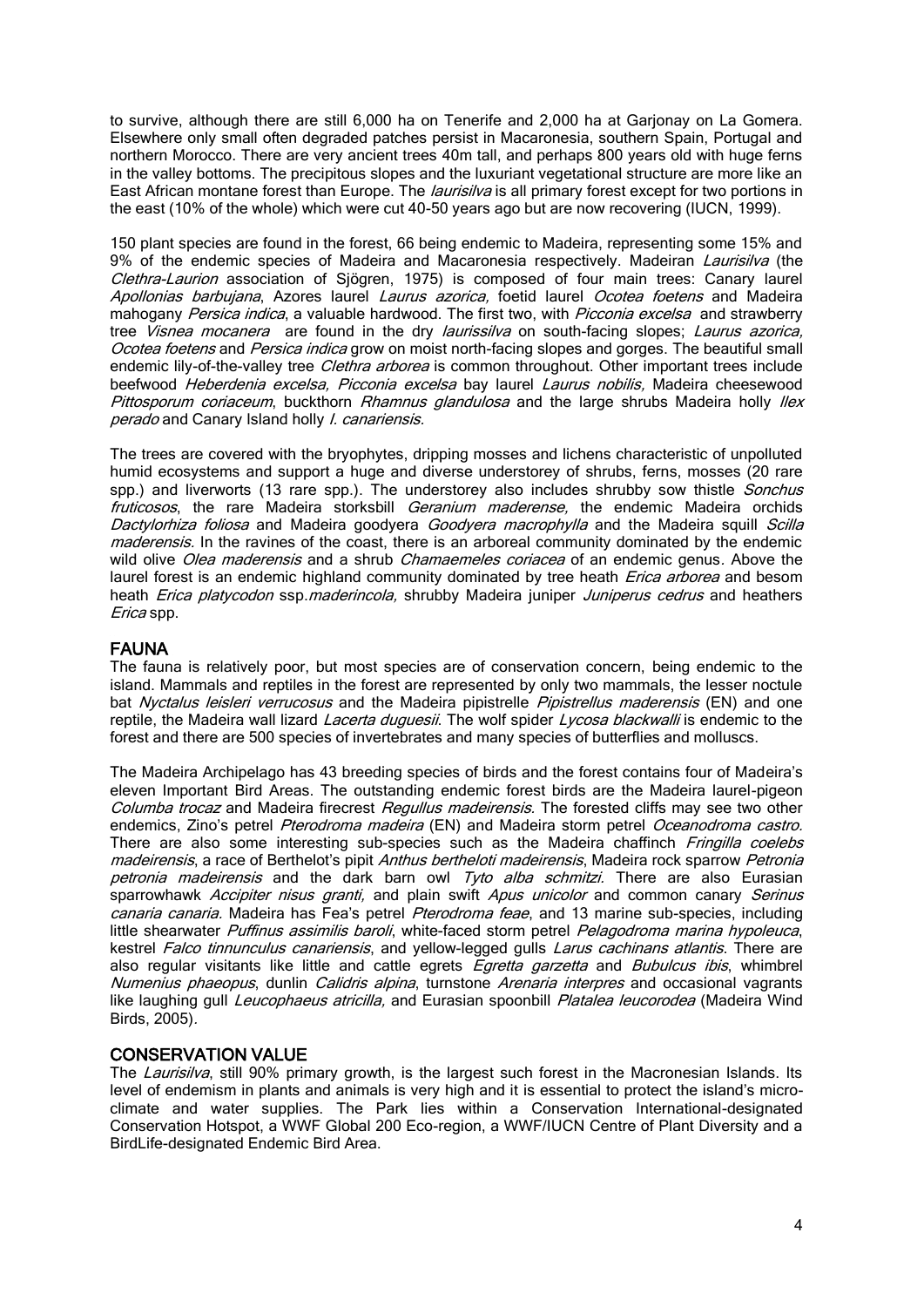# CULTURAL HERITAGE

Madeira was discovered in 1419 by the Portuguese navigator Joao Gonçalves Zarco. In the 16th and 17th centuries the southern half was developed for the production of cane sugar. To irrigate this crop, an impressive system of 80-150cm-wide water channels (levadas) with narrow paths alongside were cut in and some tunnelled through the steep mountainsides.

# LOCAL HUMAN POPULATION

The site is uninhabited and uncultivated but approximately 500 people live in the buffer zone. This pressure is decreasing as the hardships of traditional terrace farming are abandoned for employment in the heavily populated south where tourism prospers. Some small-scale cutting of tree heather is permitted to local people.

# VISITORS AND VISITOR FACILITIES

Thousands of tourists visit Madeira and visitors are permitted in parts of the Park but access is not easy: the widespread but narrow maintenance paths along the water channels are often too dangerous to allow their use by the public. In 1999 visitors had to take a guide and travel in groups of 20 on prescribed paths. But a report from the state party in 2008 mentions climbing and canoeing as well. Only two roads cross the range, one now in a tunnel. However, a projected cable car to the mountain has one station in the property which will allow access to about 500 visitors per day during the summer half of the year or some 90,000 annually The existing visitors' centre is to be enlarged to include an auditorium, library, shop, improved sanitary installations, car park and emergency services (UNESCO, 2009).

# SCIENTIFIC RESEARCH AND FACILITIES

Scientific research has been mainly conducted by Madeira Botanical Garden on indigenous and endemic plant species and their re-introduction into the natural habitat. From 1992 to 1995, staff now of the Madeira Nature Park conducted an exhaustive ecological survey of the forest using transects and 1155 study sites. The results were published in *Laurisilva da Madeira* in 1996 and in the Atlas do Ambiente by the Directorate General of the Environment in 1997.

### MANAGEMENT

The Park is managed by the Regional Directorate of Forests under the Regional Secretariat for Agriculture, Forests and Fish and is well supported by the regional government. The zoning and management plan defined by Regional decrees 19/82/M and 12/95/M provides for the territorial organisation of the region. This is a land use plan for the whole island which is also the management plan for the *Laurisilva*, including general guidelines on planning and development, land tenure and protection of the natural heritage. Within this strategic frame the Nature Park is guided by annual operational plans. In 1980, a program to remove all alien species led to the recovery of a large area of primary forest. Goats have been a serious threat to the forest since colonial times but following eradication campaigns stray goats are now only occasionally seen. Encroachment by alien species such as Norway maple Acer sycamorus and Kahili ginger Hedychium gardnerianum could crowd out recovering forest on abandoned terraces and there are programs to eradicate these.

# MANAGEMENT CONSTRAINTS

Extension of the road network and the subsequent pressure from tourism are the main potential problem. A cable car to the mountain with one station in the property opened in 2000. Invasive species such as the tree-climbing black rat Rattus rattus and the invasive Kahili ginger have become threats.

# **STAFF**

In 1999 there was a total of 43 staff under the Director: 2 heads of division, 4 senior technicians, 3 assistant technicians, 6 administration assistants and 25 forest rangers from the Regional Direction of Forests. The team also manages the nature reserves of the Selvagems and Desertas Islands.

# BUDGET

The 1999 budget was Є1,58 million (US\$1,740,000) from the European Commission LIFE fund for scientific projects and from the Regional Government of Madeira.

# LOCAL ADDRESSES

Parque Natural da Madeira, Quinta do Bom Sucesso, Caminho do Meio, 9050 Funchal, Madeira.